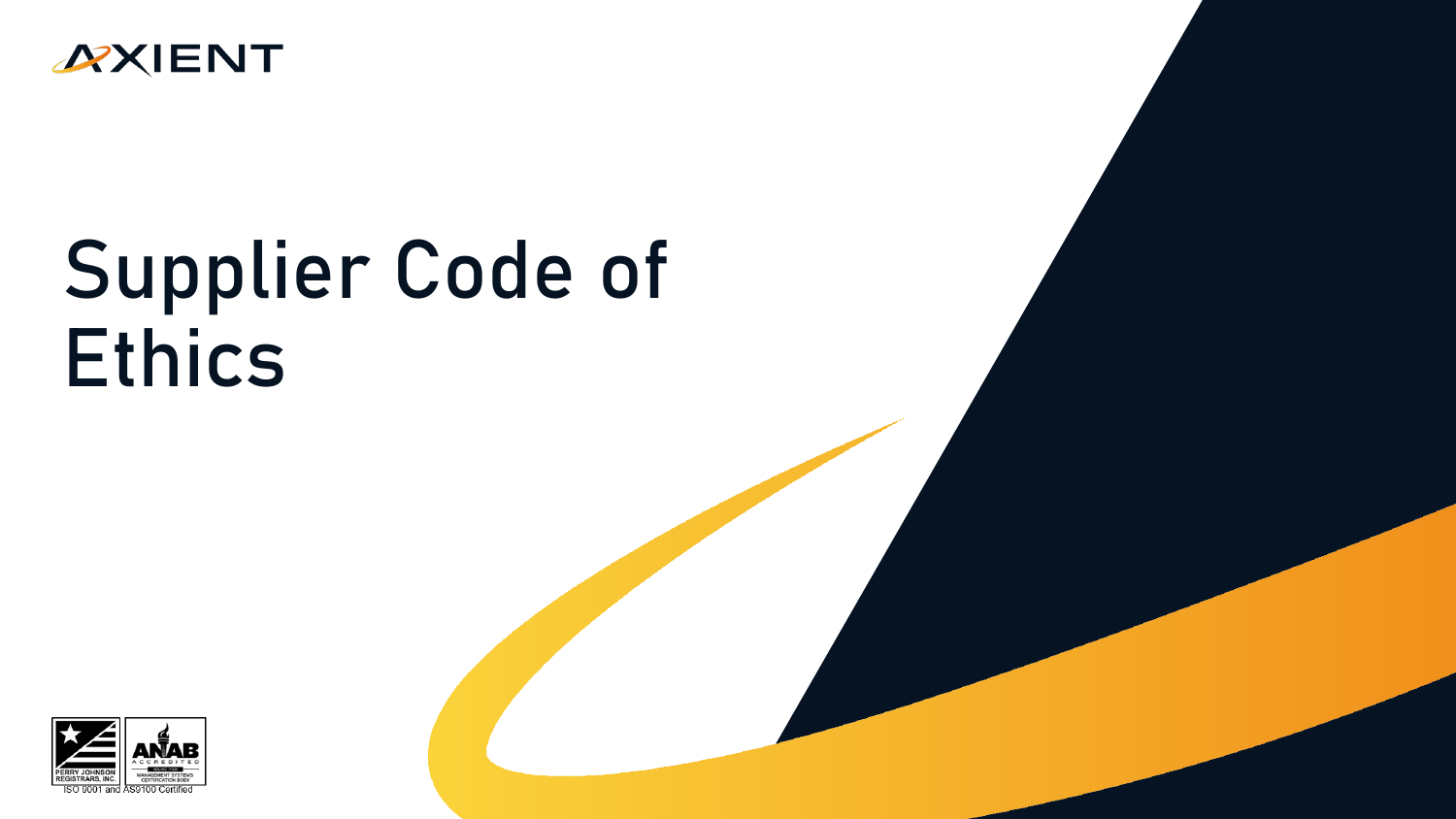# *D***XIENT**

### **OUR VALUES…**

Axient is guided by strong Values. We want our decisions and actions to demonstrate these Values. We believe putting our Values into practice creates long-term benefits for our customers, employees, and suppliers.

# **LEADERSHIP...**

Leaders set objectives and define the direction for the group. Leaders create and embrace change and set the example. Leaders are committed to professional development starting at the lowest levels of the company. Leaders demonstrate initiative and perseverance.

# **INTEGRITY...**

Those with integrity possess strong moral character, exhibit consistency between words and deeds, and do what is right. They establish trust by demonstrating honesty, ethical behavior, and accountability.

# **CUSTOMER RELATIONSHIP / LOYALTY...**

Customer focus is demonstrated by responsive, dependable, empathetic advocacy of customers' needs, goals, and objectives, thereby creating positive word-of-mouth advertising about Axient.

# **COMMUNICATION...**

Effective communicators set clear objectives with explicit, measurable goals and a realistic timeframe for achievement. They are available and approachable and demand performance while providing constructive evaluation and feedback.

## **VISION...**

Having vision is possessing a keen sense of what to do to maximize the potential of the company. It is demonstrated by proactive, forward thinking, and planning that anticipates and delivers performance beyond the company's and customer's current needs.

# **SOUND and TIMELY DECISON MAKING...**

Good decision-making requires good decision analysis. It requires identification of option, clarity of judgment, completeness, thoroughness, decisiveness, and effective implementation. In short, it means getting it correct.

# **CONTINUOUS, MEASURABLE IMPROVEMENT...**

Always look for a better way of doing things. Seek new, innovative opportunities to excel, overcome adversity, and provide alternative, constructive views. Continually improve processes and systems to improve productivity.

We consider our **SUPPLIERS** to be crucial to our success... We treat our suppliers with the same respect that we show to our customers and employees. Our suppliers deserve fair treatment and honest feedback on their performance and products.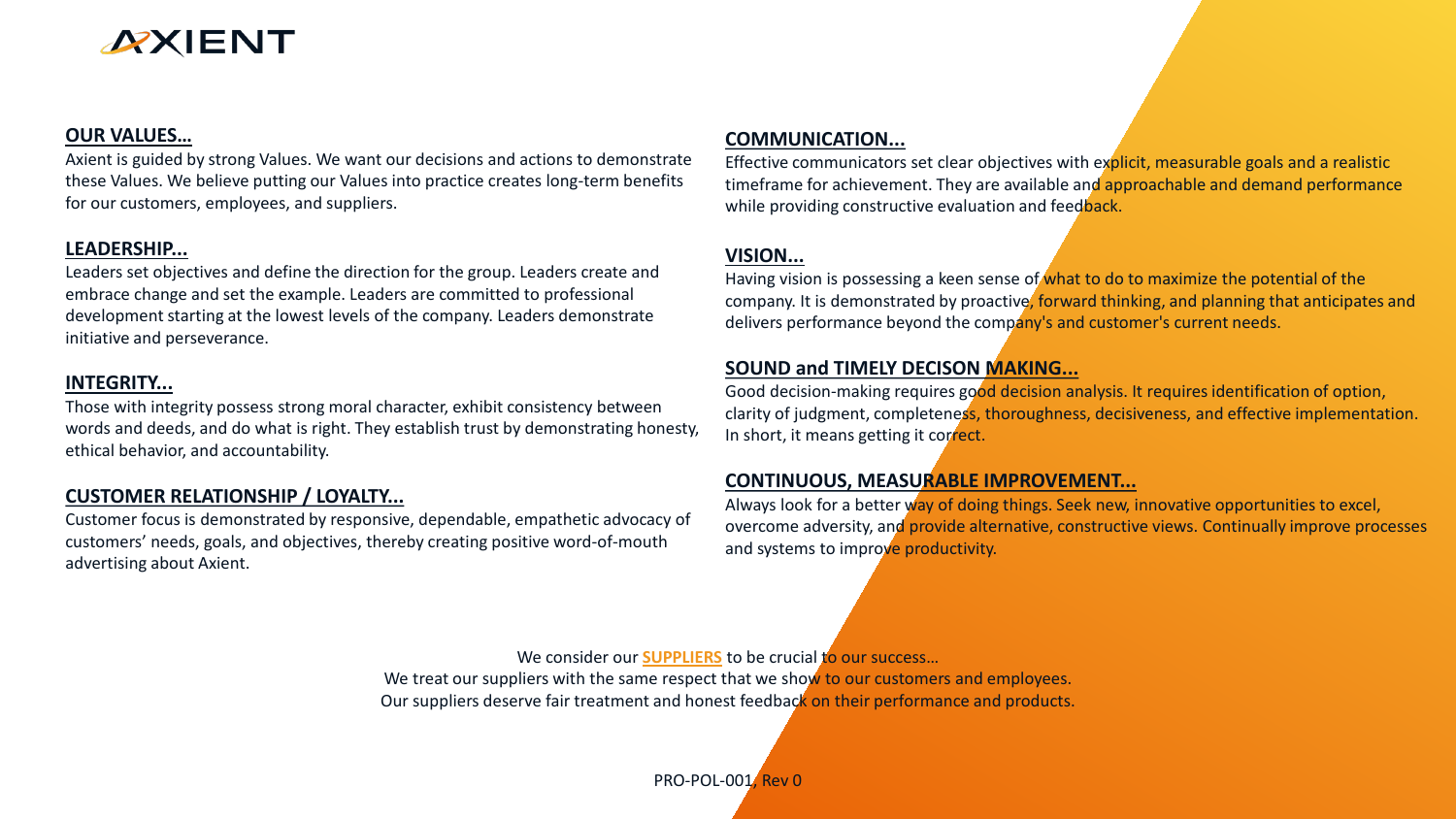

# Introduction

Axient is committed to achieving the highest standards of exceptional engineering services, solutions, and unique hardware/software products. We are committed to customer satisfaction by meeting or exceeding all applicable requirements. Axient strives to continually improve our quality management system. These Supplier Code of Ethics also apply to our third-party resellers, contract laborers, and any other third parties performing or providing services on our behalf.

 **A Supplier Must Maintain the Highest Standards of Ethics and Integrity and Comply with Laws, Regulations, its Contractual Obligations with us, and this Supplier Code of Ethics.**

Our suppliers must act ethically at all times and ensure the integrity of their operations. Acting with integrity means being accountable for the highest standards of behavior. In addition, our suppliers must comply fully with all applicable laws and regulations, their contractual obligations with us, and these Supplier Code of Ethics.

Obeying the law, both in letter and in spirit, is the foundation on which Axient's ethical standards are built. In conducting business with Axient, suppliers must comply with applicable laws, rules, and regulations at all levels of government in the United States and in any other jurisdiction in which the supplier does business.

# **ENSURING INTEGRITY**

Driven by our founders and leaders, we strive for a wholesome workplace that practices: Good Morals, Positive Behavior, Sound Decision Making, Lawful Conduct, Strong Leadership, Customer Satisfaction, and more

# **A Testament To Our Quality Management System**

We dedicate time and resources to ensure our products, solutions, and services are developed and delivered using the industry's leading quality control systems.

# $\cdot$  ISO 9001:2008

• Over 10 years operating under an ISO 9001 accredited quality management system.

# **☆ AS9100 Rev C**

• Almost 10 years operating with an accredited AS9100 system, the Aerospace industry's highest quality standards.

# **❖ CMMI-DEV Maturity Level 3**

• Developing agile and model-based software development solutions using processes appraised at CMMI-DEV Maturity Level 3.

# ❖ **DCMA Purchasing System**

• Purchasing systems, products, and services using an approved, certified DCMA Purchasing System.

# ◆ DCMA Property System

• Managing government-furnished equipment and property using a certified DCMA Property System.

# **❖** DCAA Accounting System

• Managing government and commercial contracts using a certified DCAA Accounting System.

It is Axient's policy to comply with FAR, other agency, and statutory and regulatory flow down clauses and provisions as cited in the prime and subcontractor contracts regarding products, goods, and services in support of a U.S. Government prime contract. It is also an Axient policy that the quality assurance and quality control is controlled and performed in accordance with Axient's Quality Management System and customary market practices for commercial items to meet contract quality, product conformity, and on-time delivery requirements.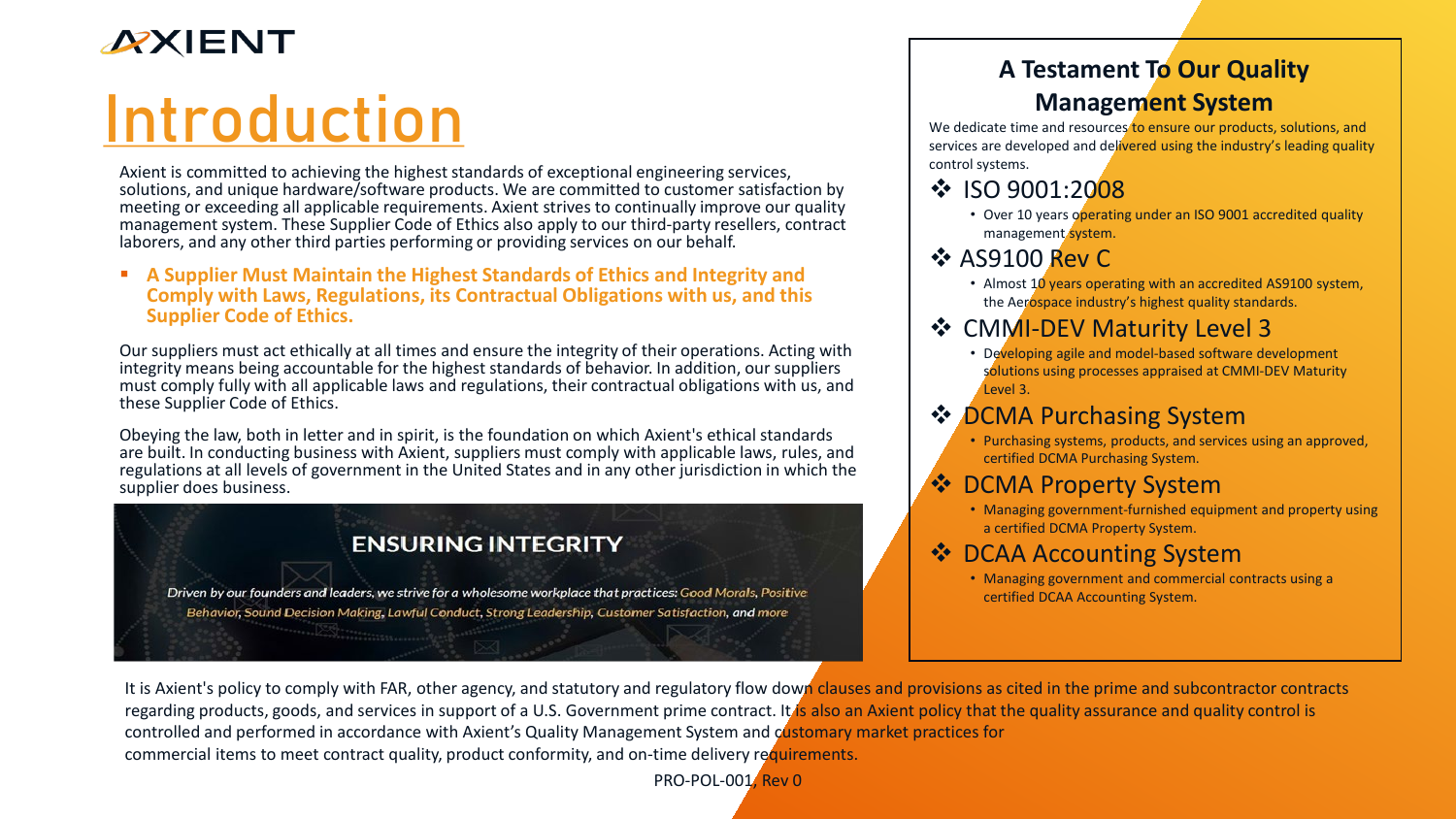# **XXIENT**

Seller shall conduct its business fairly, impartially, and in an ethical and proper manner and in doing so Seller shall adhere to Buyer's Code of Ethics, or if available, Seller's version, which is consistent with the terms of Buyer's Code of Ethics. Seller shall not engage in any personal, business, or investment activity that may be defined as a conflict of interest, whether real or perceived. If Seller has cause to believe that Buyer or any employee or agent of Buyer has behaved improperly or unethically under this Subcontract, Seller is encouraged to exert reasonable effort to report such behavior when warranted.

The officers and employees of Axient serve the public trust and are required to fulfill their responsibilities with care and loyalty and for the sole purpose of advancing Axient's best interests. The integrity of Axient must be protected at all times, and the fiduciary relationship of its officers or employees must be honored in both actuality and appearance. A conflict of interest exists when a representative's direct or indirect personal interests are inconsistent with or interfere with the best interests of Axient. To avoid such conflicts, suppliers shall disclose to Axient (i) any direct or indirect personal interests in a supplier held by any officer or employee of Axient; and (ii) any family relationship between an officer or employee of Axient, and any director, officer, or employee of supplier.

The Axient Ethics Hotline can be reached at 855-347-0894 or via email at [ethicshelp@axientcorp.com.](mailto:ethicshelp@axientcorp.com)



#### **Supplier Labor Practices Non-discrimination**

Our suppliers should provide equal employment opportunity to all employees and applicants for employment, without any unlawful discrimination.

### **Child Labor**

Suppliers must ensure that child labor is not used in the performance of work. The term "child" refers to any person under the minimum legal age for employment where the work is performed.

# **Human Trafficking**

We fully support the elimination of human trafficking and slavery from the supply chain and do not tolerate any trafficking in persons, both in the U.S. and globally. Suppliers must adhere to regulations prohibiting human trafficking and comply with all applicable local laws in the country or countries in which they operate.

# **Supplier Quality Practices Quality**

Suppliers must take due care to ensure their work product meets Axient and federal government quality standards. We expect our suppliers to have in place quality assurance processes to identify defects and implement corrective actions and to facilitate the delivery of a product whose quality meets or exceeds the contract requirements. See FAR 46.101

## **Counterfeit Parts**

We expect our suppliers to develop, implement, and maintain methods and processes appropriate to their products to prevent the introduction of counterfeit parts and materials into deliverable products. Suppliers must ensure that effective processes are in place to detect counterfeit parts and materials, as applicable, and exclude them from the delivered product. See DFARS 252.246-7007 PRO-POL-001, Rev 0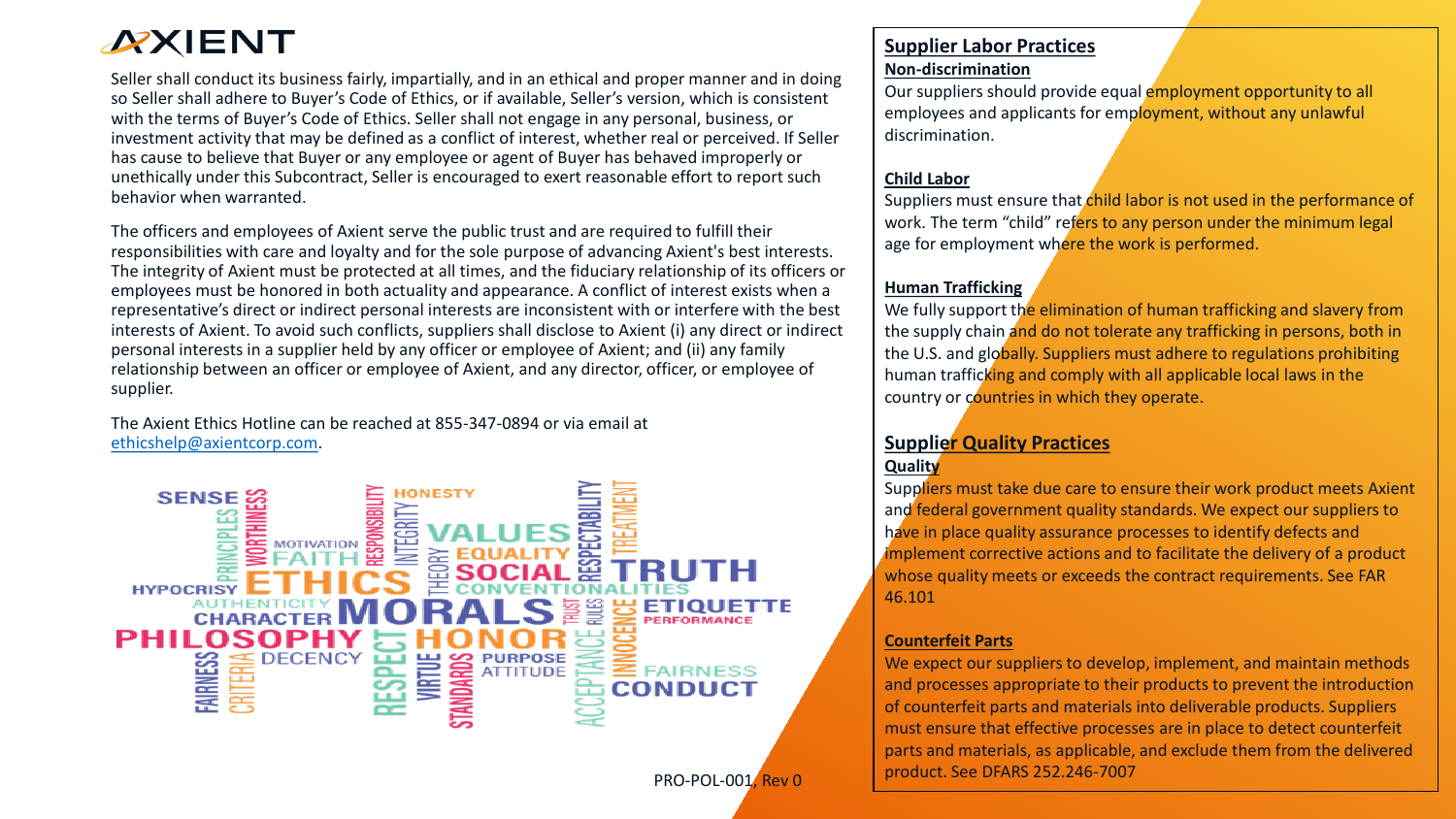

#### **Gifts**

We believe our suppliers should compete on the merits of their products and services. The exchange of business courtesies may not be used to gain an unfair competitive advantage or exercise improper influence. In any business relationship our suppliers must ensure that the offering or receipt of any gift or business courtesy is permitted by law and regulation and complies with any contractual obligations. Suppliers must ensure that any exchanges do not violate the rules and standards of the recipient's organization and are consistent with reasonable marketplace customs and practices.

#### **Insider Trading**

Our suppliers and their personnel must not use material that is non-publicly disclosed information obtained in the course of their business relationship with us as the basis for trading or for enabling others to trade in the stock or securities of our company or those of any other company.

#### **Procurement Integrity**

Our suppliers must maintain the integrity of our procurement and acquisition processes. Suppliers may not improperly use competitors' confidential or proprietary information for their own benefit. If a supplier becomes aware of any such confidential or proprietary information, they should promptly take steps to avoid its improper use and inform our company as appropriate.

#### **Fair Dealing**

Suppliers are required to act honestly, in good faith, and with professionalism. No supplier may take unfair advantage of another person through harassment, manipulation, abuse of privileged information, misrepresentation of material facts, or any other unfair practice. Stealing proprietary information, possessing trade secret information that was obtained without the owner's consent, or wrongfully inducing such disclosures by past or present employees of Axient or any other organization is prohibited.

#### **The Anti-Kickback Act**

The Anti-Kickback Act of 1986 (41 U.S.C. 51-58) was passed to deter subcontractors from making payments and contractors from accepting payments for the purpose of improperly obtaining or rewarding favorable treatment in connection with a prime contract or subcontract relating to a prime contract.

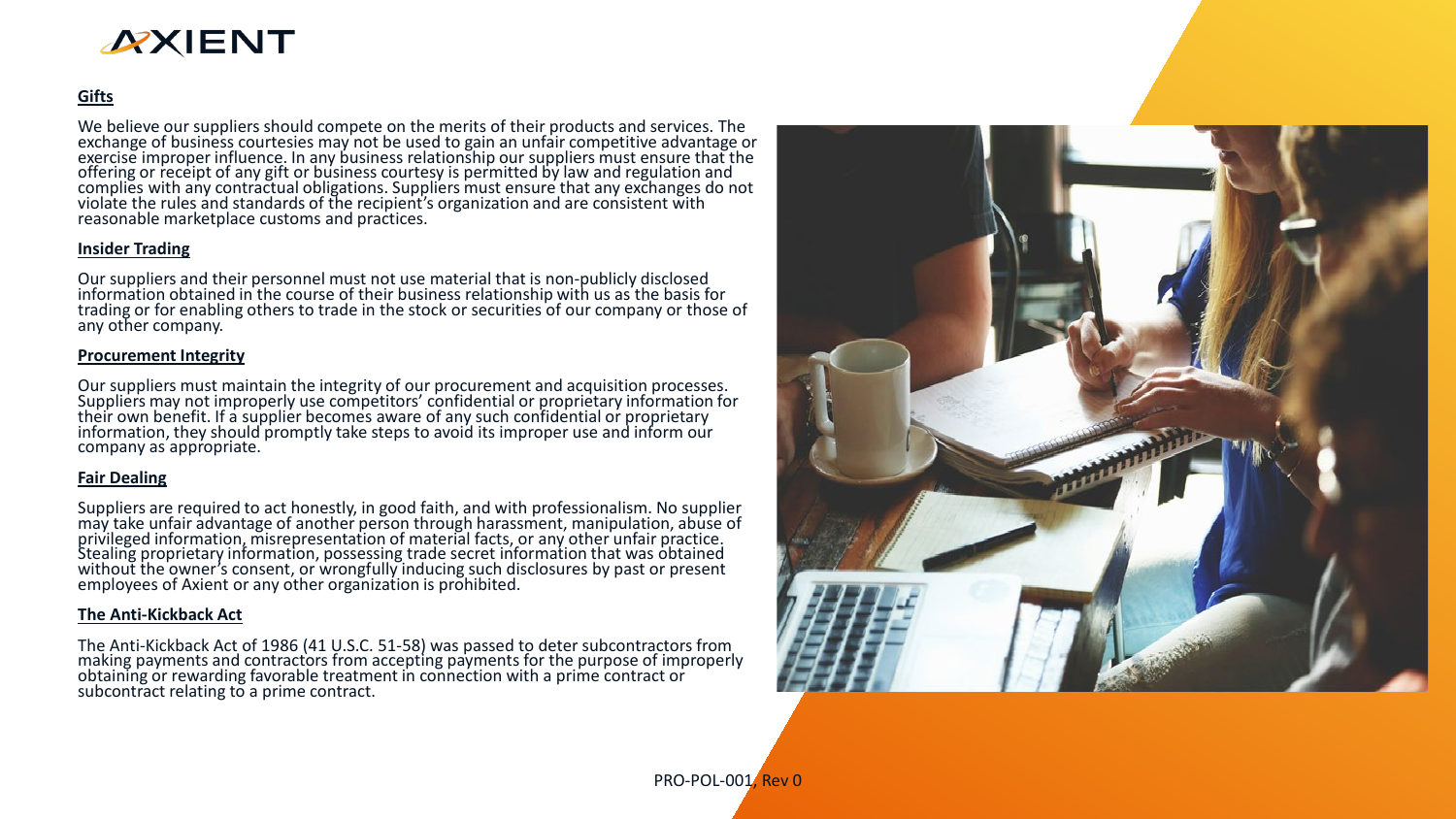

#### **Confidentiality of Sensitive Information**

Suppliers must maintain the confidentiality of all information entrusted to them by us, our customers, or other third parties, except where disclosure is authorized or legally required (and then only after notice). We require our suppliers to properly handle and protect from improper disclosure any sensitive information, including classified, controlled, proprietary, personal, competition-sensitive, and intellectual property. Information should not be used for any purpose (e.g., advertisement, publicity, and the like) other than the business purpose for which it was provided, unless there is prior authorization from Axient. Suppliers must comply with all contractual obligations and applicable laws, including data privacy laws.

See FAR 52.224-17(d) and DFARS 252.204-7000

#### **Cybersecurity**

Suppliers must take care to safeguard and protect information entrusted to them and information generated or developed by them in support of our programs from unauthorized access, destruction, use, modification, or disclosure. We expect suppliers to have risk-based cybersecurity programs designed to mitigate emerging threats to their information systems, products and services, and supply chain and to comply with all applicable contractual and legal requirements.